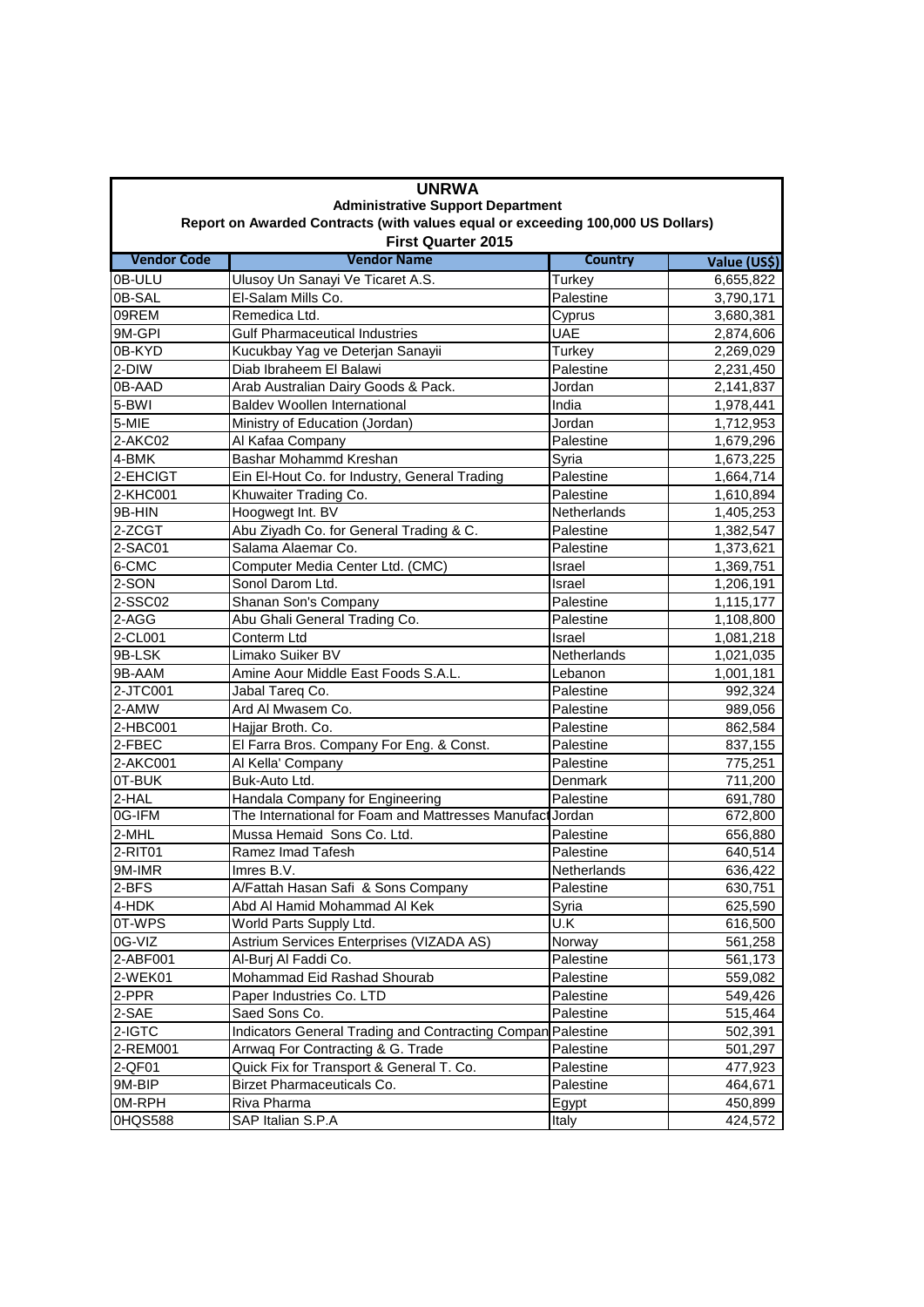|                                                                                                              | <b>UNRWA</b>                                                |               |         |  |  |  |
|--------------------------------------------------------------------------------------------------------------|-------------------------------------------------------------|---------------|---------|--|--|--|
| <b>Administrative Support Department</b>                                                                     |                                                             |               |         |  |  |  |
| Report on Awarded Contracts (with values equal or exceeding 100,000 US Dollars)<br><b>First Quarter 2015</b> |                                                             |               |         |  |  |  |
| 2-RABIT                                                                                                      | Al-Rabita Company                                           | Palestine     | 416,619 |  |  |  |
| 2-AACO                                                                                                       | Al-Ahwas Co. for Contracting & Trading                      | Palestine     | 410,636 |  |  |  |
| 0B-PGI                                                                                                       | Pinarsan Gida Insatt Nakliyat Sanayi veTicaret Itd. STurkey |               | 402,480 |  |  |  |
| 3-MSEAE                                                                                                      | Mustafa S.E Adada Est.                                      | Lebanon       | 388,330 |  |  |  |
| 0AMED                                                                                                        | Medochemie                                                  | Cyprus        | 385,237 |  |  |  |
| 0HQS761                                                                                                      | <b>KPMG Advisory S.P.A</b>                                  | Italy         | 380,000 |  |  |  |
| 6-AMI                                                                                                        | Arab Medical Instruments & Equip (AMIE)                     | Palestine     | 365,628 |  |  |  |
| 2-UHWC01                                                                                                     | Union of Health Work Committees                             | Palestine     | 350,000 |  |  |  |
| 2-CMH                                                                                                        | Muian Hamdouna Co. for General Trading                      | Palestine     | 345,847 |  |  |  |
| 5-ZBO001                                                                                                     | Zawati Brothers Co.                                         | Jordan        | 336,797 |  |  |  |
| 0HQS667                                                                                                      | Zain, Jordan Mobile Tel. services Co.                       | Jordan        | 322,842 |  |  |  |
| 3-GDS                                                                                                        | <b>Globalcom Data Services</b>                              | Lebanon       | 308,520 |  |  |  |
| 5-IBP                                                                                                        | International Business Partner (IBP)                        | Jordan        | 302,283 |  |  |  |
| 2-AQH01                                                                                                      | Al Quds Hospital                                            | Palestine     | 300,000 |  |  |  |
| 0B-EDFM                                                                                                      | ED & F Man Sugar Limited                                    | U.K           | 293,549 |  |  |  |
| $2-TAK01$                                                                                                    | Al-Souri Restaurant                                         | Palestine     | 291,248 |  |  |  |
| $2-PTR$                                                                                                      | Palestinian Tractor & Equipment Co.                         | Palestine     | 288,480 |  |  |  |
| 2-MAB                                                                                                        | Mansour Bookshop & Press                                    | Palestine     | 286,682 |  |  |  |
| 2-PIEDCO                                                                                                     | <b>PIEDCO</b>                                               | Palestine     | 285,711 |  |  |  |
| 2-MIG                                                                                                        | <b>Modern Industrial Group</b>                              | Palestine     | 285,520 |  |  |  |
| 9T-FIC                                                                                                       | <b>Fiat Group Automobiles SPA</b>                           | Italy         | 279,751 |  |  |  |
| 2-MON                                                                                                        | Al-Moneer company for industry and general trade            | Palestine     | 277,431 |  |  |  |
| 7-UNLB                                                                                                       | United Nations Logistics Base (UNLB)                        | Italy         | 268,178 |  |  |  |
| 9M-UNP                                                                                                       | United Pharmaceutical Mfg. Co. Ltd.                         | Jordan        | 266,547 |  |  |  |
| 3-MEO                                                                                                        | Mediterranean Oil Shipping&Tran. Co                         | Lebanon       | 253,522 |  |  |  |
| 2-RPL                                                                                                        | Ramlawi Plastic Industry & Trade                            | Palestine     | 248,643 |  |  |  |
| 6-QAR001                                                                                                     | Qaraman Company                                             | Palestine     | 246,719 |  |  |  |
| 2-HZQ                                                                                                        | Hamdi Abdullah Mahmoud Zaqout                               | Palestine     | 243,492 |  |  |  |
| 5-jas                                                                                                        | Jamal Asbah & Partners Co.                                  | Jordan        | 238,666 |  |  |  |
| 2-BDT                                                                                                        | Bait Darass Company For Trade                               | Palestine     | 228,863 |  |  |  |
| 9M-DAD                                                                                                       | Dar Al-Dawa                                                 | Jordan        | 221,941 |  |  |  |
| 0M-JSM                                                                                                       | Jordan Sweden Medical Sterilization                         | Jordan        | 216,469 |  |  |  |
| 9G-STS                                                                                                       | Specialized Technical Services (STS)                        | Jordan        | 208,024 |  |  |  |
| 2-AHOS01                                                                                                     | Al Amal Hospital                                            | Palestine     | 200,000 |  |  |  |
| 9B-ARB                                                                                                       | Arbel Pulse Grain Industry                                  | <b>Turkey</b> | 194,370 |  |  |  |
| 6-ALB005                                                                                                     | Al Beit Al Ateeq Co./ General Contracting                   | Palestine     | 189,000 |  |  |  |
| 0B-MTT                                                                                                       | Memisoglu Tarim Tic.                                        | Turkey        | 177,628 |  |  |  |
| 2-SSSC                                                                                                       | Sa'di Shuhaiber Sons Co.                                    | Palestine     | 177,291 |  |  |  |
| 5-ZWK001                                                                                                     | Zuhdi & Wajeeh Kan'an Contracting Co.                       | Jordan        | 166,959 |  |  |  |
| 2-NCT                                                                                                        | Al Mahalla Al Wattaniya Co.                                 | Palestine     | 166,194 |  |  |  |
| 4-KHM                                                                                                        | Khaled hasan Mahmoud                                        | Syria         | 165,000 |  |  |  |
| 2-AM01                                                                                                       | Al-Mahla Alwataniya Company                                 | Palestine     | 161,289 |  |  |  |
| 4-NAC                                                                                                        | Al Naal Company                                             | Syria         | 159,731 |  |  |  |
| 2-RUN                                                                                                        | Mahmoud A. Amera & Sons Co.                                 | Palestine     | 158,365 |  |  |  |
| 0CONS391                                                                                                     | <b>Basil Clement Ghannam</b>                                | U.K           | 157,500 |  |  |  |
| 3-FAS                                                                                                        | Fairco International                                        | Lebanon       | 153,791 |  |  |  |
| 4-SAQER                                                                                                      | Ibrahim Khalil Saqer                                        | Syria         | 153,325 |  |  |  |
| 9M-NOV                                                                                                       | Novo-Nordisk A/S                                            | Denmark       | 151,739 |  |  |  |
| 2-QWS                                                                                                        | Qwaider for General Trading Co.                             | Palestine     | 151,199 |  |  |  |